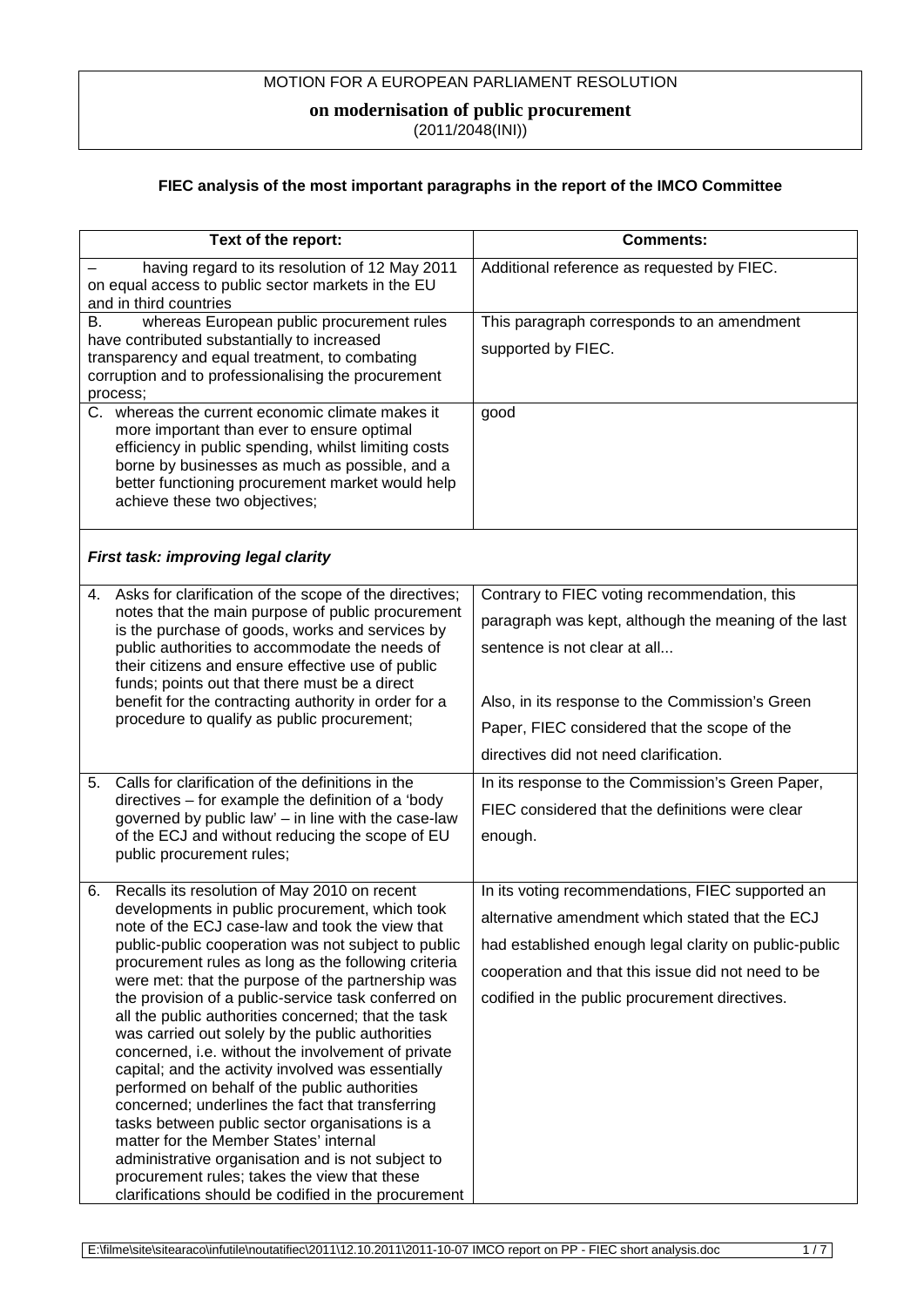| directives;                                                                                                                                                                                                                                                                                                                                                                                                                                                                                                                                                                                                                                                                                                                                                                                                                                                                                                                                                                                                                                          |                                                                                                                                                                                                                                                        |
|------------------------------------------------------------------------------------------------------------------------------------------------------------------------------------------------------------------------------------------------------------------------------------------------------------------------------------------------------------------------------------------------------------------------------------------------------------------------------------------------------------------------------------------------------------------------------------------------------------------------------------------------------------------------------------------------------------------------------------------------------------------------------------------------------------------------------------------------------------------------------------------------------------------------------------------------------------------------------------------------------------------------------------------------------|--------------------------------------------------------------------------------------------------------------------------------------------------------------------------------------------------------------------------------------------------------|
| Emphasises the exclusion of service concessions<br>7.<br>from the scope of European procurement rules;<br>reiterates that due account must be taken both of<br>the complexity of the procedures and of the<br>differences between Member States in terms of<br>legal culture and practice with regard to service<br>concessions; takes the view that the process of<br>defining the term 'service concession' and<br>establishing the legal framework governing such<br>concessions has evolved as a result of the 2004<br>public procurement directives and the CJEU's<br>supplementary case-law; insists that any proposal<br>for a legal act dealing with service concessions<br>would be justified only with a view to remedying<br>distortions in the functioning of the internal market;<br>points out that such distortions have not hitherto<br>been identified, and that a legal act on service<br>concessions is therefore unnecessary if it is not<br>geared to an identifiable improvement in the<br>functioning of the internal market; | In line with FIEC views, the IMCO Committee<br>supports here the fact that no legal act on service<br>concessions is necessary for the moment.<br>(Note: the Commission however still plans to adopt)<br>such a legislative proposal by mid-December.) |

*Second task: developing the full potential of public procurement – best value for money*

| 13. Takes the view that, in order to develop the full<br>potential of public procurement, the criterion of<br>lowest price should no longer be the determining<br>one for the award of contracts, and that it should,<br>in general, be replaced by the criterion of most<br>economically advantageous tender, in terms of<br>economic, social and environmental benefits -<br>taking into account the entire life-cycle costs of<br>the relevant goods, services or works; stresses<br>that this would not exclude the lowest price as a<br>decisive<br>criterion in the<br>case<br>of highly<br>standardised goods or services;<br>asks the<br>Commission to develop, in close cooperation with<br>the Member States, a methodology for the<br>calculation of life-cycle costs on a broad and non-<br>obligatory basis; stresses that supporting the<br>criterion of 'maximum economic benefit' would<br>foster innovation and efforts to achieve the best<br>quality and value, i.e. to comply with the<br>requirements of the Europe 2020 strategy;<br>stresses that this is particularly relevant in relation<br>to public procurement of goods that have an<br>impact on consumers' health $-$ in the food sector,<br>for example – where quality and production<br>methods play an important role; emphasises that<br>public procurement rules should be flexible<br>enough to ensure that passive consumers, for<br>example in hospitals, care facilities for the elderly,<br>schools and kindergartens, have equal access to<br>healthy, value-for-money food, rather than merely<br>the cheapest available option; | In line with the FIEC position, the IMCO Committee<br>supports that the MEAT criterion be the privileged<br>one $-$ not any more the price only $-$ and that the life-<br>cycle costs (LCC) be taken into consideration - if<br>possible according to a common methodology.<br>However, the last sentence of the paragraph<br>concerning "flexible rules for passive consumers"<br>sounds extremely dubious |
|------------------------------------------------------------------------------------------------------------------------------------------------------------------------------------------------------------------------------------------------------------------------------------------------------------------------------------------------------------------------------------------------------------------------------------------------------------------------------------------------------------------------------------------------------------------------------------------------------------------------------------------------------------------------------------------------------------------------------------------------------------------------------------------------------------------------------------------------------------------------------------------------------------------------------------------------------------------------------------------------------------------------------------------------------------------------------------------------------------------------------------------------------------------------------------------------------------------------------------------------------------------------------------------------------------------------------------------------------------------------------------------------------------------------------------------------------------------------------------------------------------------------------------------------------------------------------------------------------------------------------|-------------------------------------------------------------------------------------------------------------------------------------------------------------------------------------------------------------------------------------------------------------------------------------------------------------------------------------------------------------------------------------------------------------|
|                                                                                                                                                                                                                                                                                                                                                                                                                                                                                                                                                                                                                                                                                                                                                                                                                                                                                                                                                                                                                                                                                                                                                                                                                                                                                                                                                                                                                                                                                                                                                                                                                              |                                                                                                                                                                                                                                                                                                                                                                                                             |
| 18. Underlines the fact that whether or not a product                                                                                                                                                                                                                                                                                                                                                                                                                                                                                                                                                                                                                                                                                                                                                                                                                                                                                                                                                                                                                                                                                                                                                                                                                                                                                                                                                                                                                                                                                                                                                                        | Although the IMCO Committee recalls the importance                                                                                                                                                                                                                                                                                                                                                          |
| or service has been sustainably produced is rightly<br>considered to be a characteristic of the product,                                                                                                                                                                                                                                                                                                                                                                                                                                                                                                                                                                                                                                                                                                                                                                                                                                                                                                                                                                                                                                                                                                                                                                                                                                                                                                                                                                                                                                                                                                                     | of the link with the subject-matter of the contract, this                                                                                                                                                                                                                                                                                                                                                   |
| which can be used as a criterion for comparison                                                                                                                                                                                                                                                                                                                                                                                                                                                                                                                                                                                                                                                                                                                                                                                                                                                                                                                                                                                                                                                                                                                                                                                                                                                                                                                                                                                                                                                                                                                                                                              | concept of "sustainable production" seems to be                                                                                                                                                                                                                                                                                                                                                             |
| with products or services that have not been<br>sustainably produced, so as to enable contracting                                                                                                                                                                                                                                                                                                                                                                                                                                                                                                                                                                                                                                                                                                                                                                                                                                                                                                                                                                                                                                                                                                                                                                                                                                                                                                                                                                                                                                                                                                                            | dangerous, unclear, and does not correspond to the                                                                                                                                                                                                                                                                                                                                                          |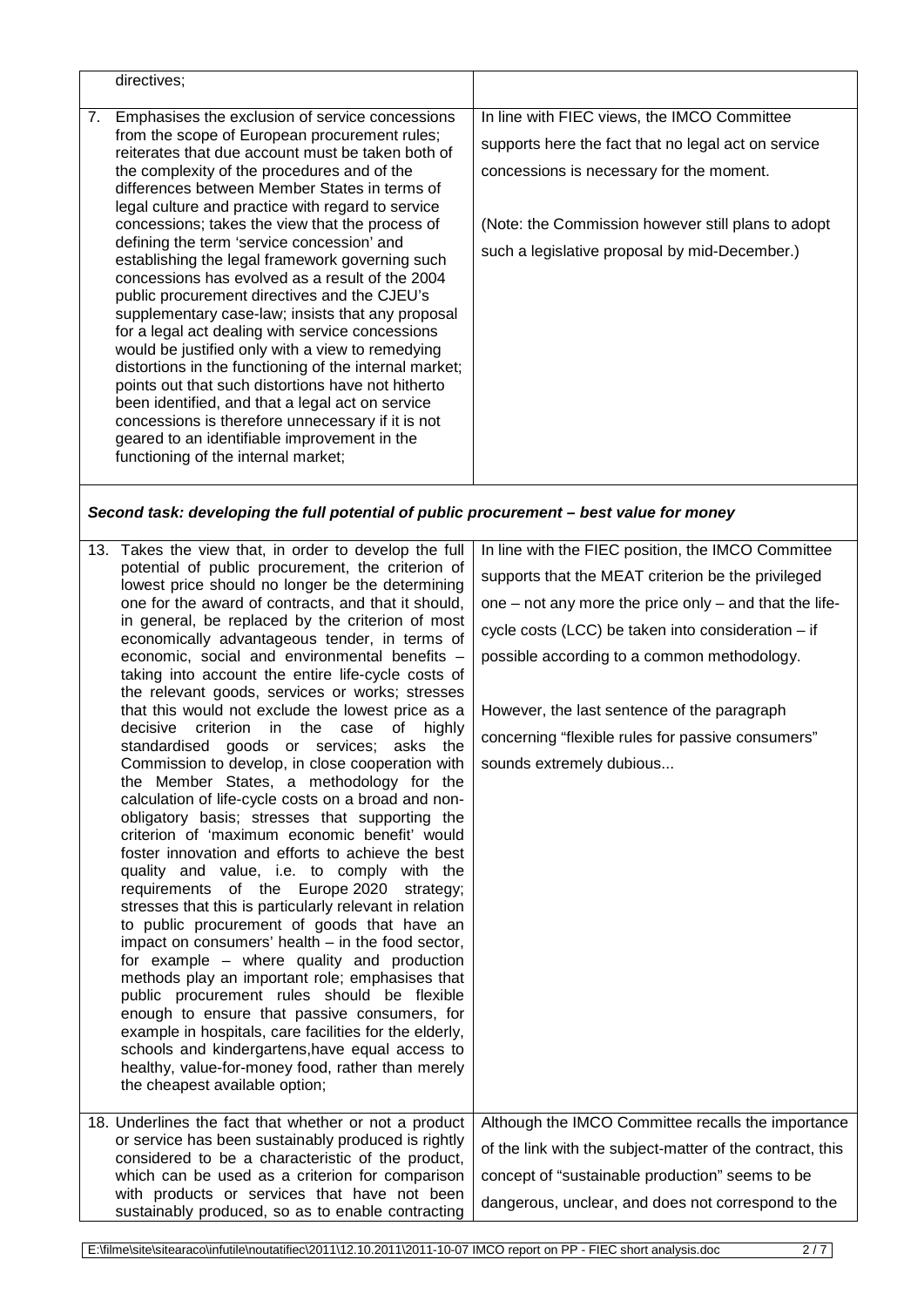| authorities to control the environmental and social<br>impact of contracts awarded by them in a<br>transparent way but at the same time not to<br>weaken the necessary link to the subject matter of<br>the contract; points out the need to clarify the<br>scope for including requirements relating to the<br>production process in the technical specifications<br>for all types of contract, where relevant and<br>proportionate; points to the Wienstrom case, which<br>has become the classic example of how and why<br>production characteristics can be categorised as<br>technical specifications;                                                                                                                                                                                                                                                      | concept of "production processes and methods" as<br>presented in the Annex VI of Directive 2004/18/EC<br>under the definition of "technical specification".                                                                                                                            |
|------------------------------------------------------------------------------------------------------------------------------------------------------------------------------------------------------------------------------------------------------------------------------------------------------------------------------------------------------------------------------------------------------------------------------------------------------------------------------------------------------------------------------------------------------------------------------------------------------------------------------------------------------------------------------------------------------------------------------------------------------------------------------------------------------------------------------------------------------------------|----------------------------------------------------------------------------------------------------------------------------------------------------------------------------------------------------------------------------------------------------------------------------------------|
| 19. Underlines<br>the<br>need<br>to<br>strengthen<br>the<br>sustainability dimension of public procurement by<br>allowing it to be integrated at each stage of the<br>procurement process (i.e. ability test, technical<br>specifications, contract performance clauses);                                                                                                                                                                                                                                                                                                                                                                                                                                                                                                                                                                                        | That is?                                                                                                                                                                                                                                                                               |
| 20. Points out that, in response to increased<br>awareness of the environmental and climate<br>of<br>goods,<br>works<br>services,<br>impact<br>and<br>authorities<br>should<br>include<br>procurement<br>environmental costs in their assessment of the<br>'most economically advantageous offer' and their<br>calculation of life-cycle costs; stresses in this<br>connection that, if criteria which are<br>not<br>procurement-related are taken into account, this<br>should be done on a voluntary basis and the<br>decision to use such criteria must be reserved for<br>the public authorities, or the decision-making<br>bodies behind them which possess direct<br>democratic legitimacy, following an individual<br>policy-making procedure on the spot; urges the<br>Commission to clarify the concepts of 'local<br>supplier' and 'locally produced'; | This paragraph is dangerous and contradicts the<br>willingness to keep a link to the subject-matter of the<br>contract.<br>Contrary to FIEC views, it opens a door to criteria<br>which would not be "procurement-related"!                                                            |
| 22. Considers<br>that the current<br>provisions<br>on<br>subcontracting should be strengthened, as the<br>use of several levels of subcontracting can cause<br>problems in terms of compliance with collective<br>agreements, working conditions and health and<br>safety standards; suggests therefore that the<br>public authorities be informed of all details<br>relating to the use of subcontractors before a<br>contract is concluded; asks the Commission to<br>assess, with an eye to the future review of the<br>directives, whether further rules on the award of<br>subcontracts are needed, for example on the<br>establishment of a chain of responsibility,<br>specifically to avoid SME subcontractors being<br>subject to conditions worse than those applicable<br>to the main contractor awarded the public<br>contract;                      | Contrary to FIEC voting recommendations, the IMCO<br>Committee has supported this amendments.<br>However, both the greater control of the contracting<br>authority on subcontracting and the establishment of<br>a chain of responsibility can be burdensome and<br>extremely complex. |
| 23. Recognises the role the EU can play in facilitating<br>the development of successful public-private<br>partnerships (PPPs) by promoting fair competition<br>and sharing best practice across Member States<br>in relation to social and employment policies;<br>notes, however, that major disparities exist<br>between Member States in terms of the legal and<br>procedural requirements applying in this area;<br>calls, accordingly, on the Commission to clarify                                                                                                                                                                                                                                                                                                                                                                                        | Although FIEC does not believe that a clarification of<br>the concept of PPPs be necessary, the wording of<br>this paragraph is much more positive as an<br>alternative amendment which had been rejected by<br>FIEC in its voting recommendations.                                    |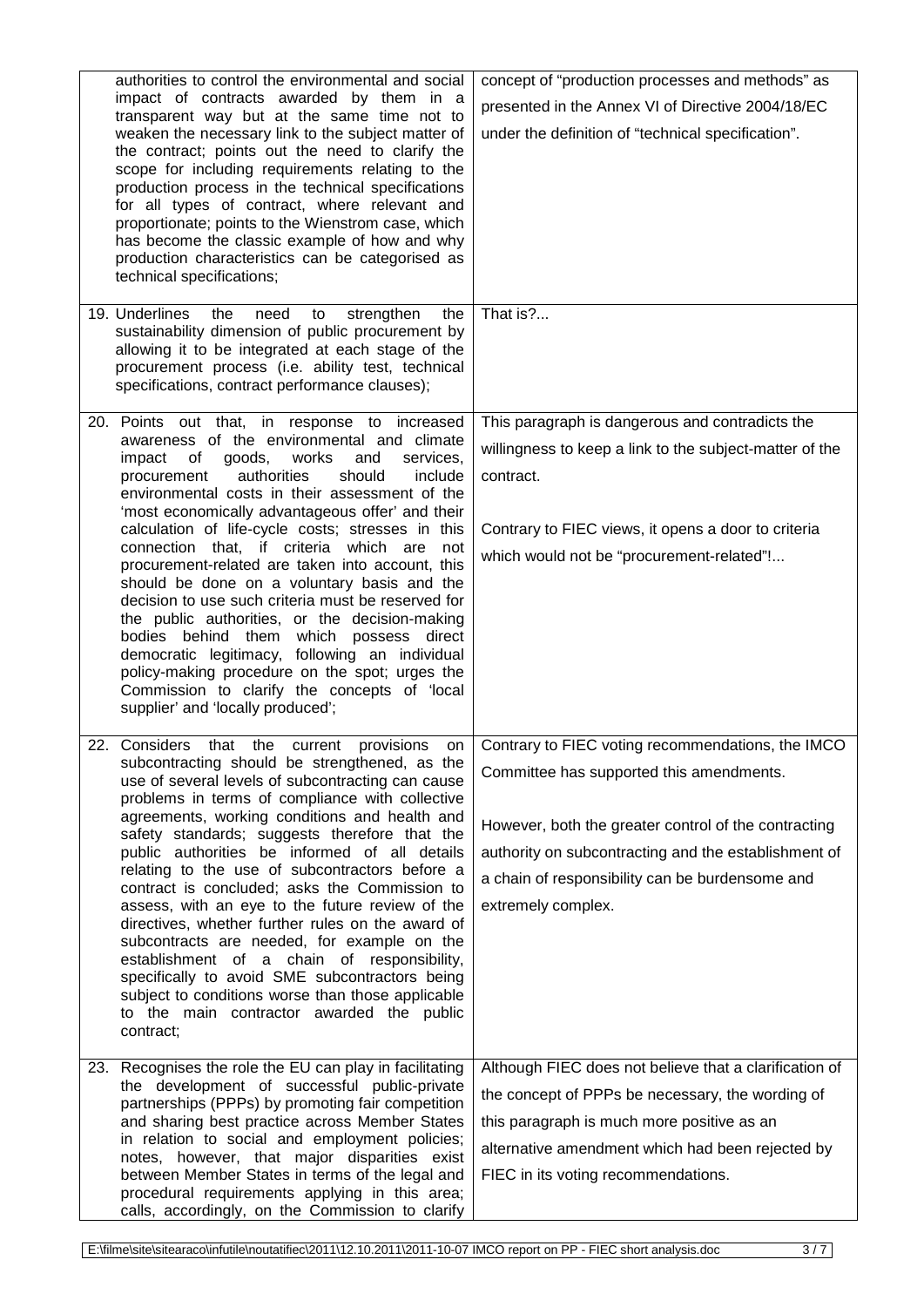| the concept of PPPs, in particular as regards how<br>the parties will bear shared risks and meet their<br>financial obligations; |                                                      |
|----------------------------------------------------------------------------------------------------------------------------------|------------------------------------------------------|
| 24. Calls on the Commission to reassess the                                                                                      | The IMCO Committee does not make reference to        |
| appropriate level of thresholds for supply and                                                                                   |                                                      |
| services contracts, and if necessary raise them,                                                                                 | works contracts when mentioning a possible raise in  |
| so as facilitate access to public procurement by,                                                                                | the thresholds                                       |
| amongst others, not-for-profit and social-economy<br>operators and SMEs; asks that very careful                                  |                                                      |
| consideration be given to the legally binding                                                                                    | At least, the IMCO Committee raises the attention on |
| requirements of the WTO Agreement on                                                                                             | the importance of the WTO Agreements on              |
| Government Procurement; emphasises that,<br>given the difficulties which already exist in                                        | Government Procurement in this respect.              |
| negotiations on the issue of access to public<br>procurement, it should also be borne in mind that                               |                                                      |
| raising thresholds in Europe could easily lead to                                                                                | What about aligning all thresholds to those of the   |
| further complications for EU trade policy;<br>considers further that aligning these thresholds to                                | Utilities Contracts (2004/17/EC) and Defence         |
| the already harmonised thresholds of the Utilities                                                                               | Procurement (2009/81/EC)???                          |
| Contracts<br>(2004/17/EC)<br>Defence<br>and                                                                                      |                                                      |
| Procurement (2009/81/EC)<br>Directives would<br>deliver the highest level of simplification and                                  | In its response to the Commission's Green Paper,     |
| clarity for contracting authorities and suppliers                                                                                |                                                      |
| alike;                                                                                                                           | FIEC supported that the thresholds must remain       |
|                                                                                                                                  | untouched.                                           |
| 25. Emphasises that any extension of the EU                                                                                      | FIEC also supported this view that the "what to buy" |
| procurement rules into the area of 'what to buy'<br>would represent a significant change to the current                          | concept must not supplement the current "How to      |
| regime and should be carefully assessed; doubts                                                                                  | buy" concept.                                        |
| that this would contribute to simplifying and                                                                                    |                                                      |
| streamlining, and fears rather that it would lead to<br>more complicated rules, with many exemptions,                            |                                                      |
| which would be difficult to administer in practice -                                                                             |                                                      |
| procurement directives being procedural ('how to                                                                                 |                                                      |
| buy') guidelines that should not be supplemented<br>with provisions on 'what to buy';                                            |                                                      |
| Third task: simplifying the rules and allowing more flexible procedures                                                          |                                                      |
|                                                                                                                                  |                                                      |
| 29. Advocates assessing whether wider use of the                                                                                 | In its response to the Commission's Green Paper,     |
| procedure<br>with<br>prior<br>EU-wide<br>negotiated<br>publication might be allowed, beyond that provided                        | FIEC has advocated that the negotiated procedure     |
| for in the current directives, so that contracting                                                                               | should remain used under the current strict          |
| authorities<br>and<br>economic<br>operators<br>can<br>communicate better, and supply and demand can                              | conditions and that a wider use of this procedure    |
| be coordinated effectively; takes the view that, if                                                                              | could be dangerous and lead to abuses.               |
| any extension of the scope of the negotiated                                                                                     |                                                      |
| envisaged, further<br>safeguards<br>procedure is<br>against abuse should be introduced $-$ e.g. an                               | Although the IMCO Committee wishes to have more      |
| obligation on contracting authorities to establish,                                                                              | room for this procedure, the wording of this         |
| for any bidder at the outset, at least some                                                                                      |                                                      |
| minimum conditions regarding the performance of<br>the procedure, in line with what is sound practice                            | paragraph remains much more careful and realistic    |
| in private procurement $-$ as well as requirements                                                                               | than the ideas expressed by some MEPs.               |
| for written documentation;                                                                                                       |                                                      |
| 31. Reiterates its<br>the systematic<br>insistence<br>on                                                                         | This paragraph is in line with what FIEC has always  |
| admission of alternative bids (or variants), as they                                                                             | supported in order to promote innovation in public   |
| are crucial to promoting and disseminating                                                                                       |                                                      |
| innovative solutions; stresses that specifications<br>performance<br>functional<br>referring<br>and<br>to                        | procurement.                                         |
| requirements and the express admission of                                                                                        |                                                      |

E:\filme\site\sitearaco\infutile\noutatifiec\2011\12.10.2011\2011-10-07 IMCO report on PP - FIEC short analysis.doc 4 / 7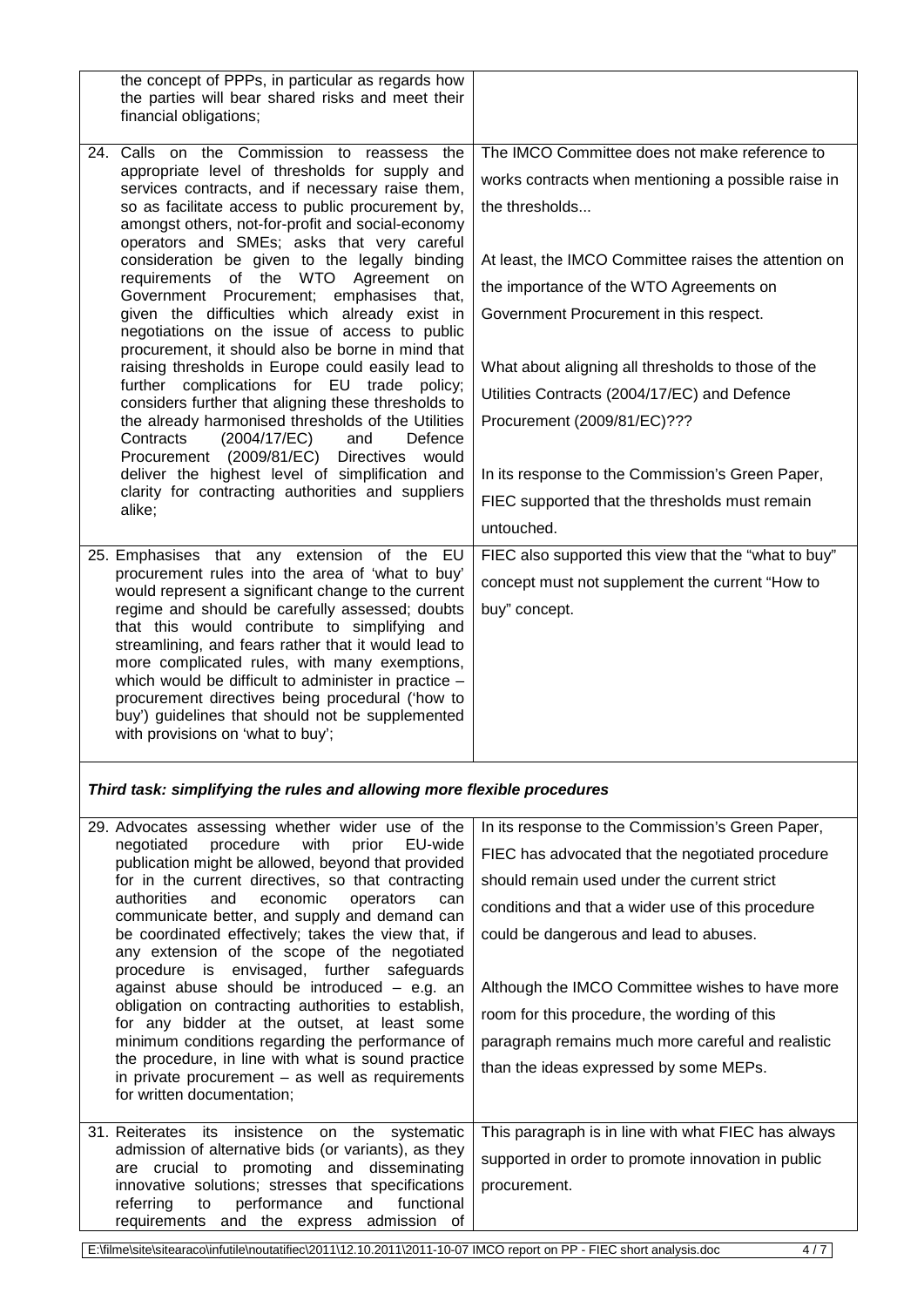| variants give tenderers the opportunity to propose<br>innovative solutions,<br>particularly<br>in<br>highly<br>innovative sectors such as ICT; asks also that all<br>avenues - both legislative and non-legislative - be<br>explored to ensure that public procurement is<br>more engaged in promoting innovation in Europe;<br>34. Points out the contracting authorities should be<br>able to benefit from previous experience with a<br>tenderer on the basis of an official evaluation<br>report; recommends setting a time limit for<br>exclusions, which should guarantee transparency<br>and objectivity; points out the need for legislative<br>clarification in<br><b>Directives</b><br>2004/17/EC<br>and<br>2004/18/EC stating that a bidder found guilty of a<br>misconduct in a previous procurement procedure<br>can regain reliability after having substantially<br>proved that he has undergone an effective 'self-<br>cleaning' procedure; considers that such a<br>clarification<br>foster<br>would<br>anti-corruption<br>by underpinning<br>mechanisms<br>incentives<br>to<br>accelerate the elimination of corrupt practices, and<br>would remove serious legal uncertainties;                                                                                                                                                                                        | In its response to the Commission's Green Paper,<br>FIEC stated that there was no need to take into<br>account previous experience as some possibilities to<br>exclude and/or select bidders already exist in the<br>directive: on the basis of reputation (art.45 paragr. 2<br>(c) and (d) of Directive 2004/18/EC) or on the basis<br>of technical and/or professional ability (art. 48 of<br>Directive 2004/18/EC). |
|-------------------------------------------------------------------------------------------------------------------------------------------------------------------------------------------------------------------------------------------------------------------------------------------------------------------------------------------------------------------------------------------------------------------------------------------------------------------------------------------------------------------------------------------------------------------------------------------------------------------------------------------------------------------------------------------------------------------------------------------------------------------------------------------------------------------------------------------------------------------------------------------------------------------------------------------------------------------------------------------------------------------------------------------------------------------------------------------------------------------------------------------------------------------------------------------------------------------------------------------------------------------------------------------------------------------------------------------------------------------------------------------|------------------------------------------------------------------------------------------------------------------------------------------------------------------------------------------------------------------------------------------------------------------------------------------------------------------------------------------------------------------------------------------------------------------------|
| 35. Regrets the Green Paper's failure to mention<br>the lack of expertise<br>shortcomings,<br>and<br>knowledge<br>about<br>procurement<br>the<br>and<br>inadequacy of public procurement strategies;<br>stresses<br>the<br>importance<br>of<br>promoting<br>professionalism and guaranteeing objectivity on<br>the part of both contracting authorities and market<br>operators,<br>particularly by supporting<br>the<br>development of targeted training programmes;<br>recommends setting up a network of centres of<br>excellence<br>within<br>the<br>existing<br>national<br>and promoting exchanges<br>frameworks,<br>of<br>information and good practices between Member<br>States; also encourages umbrella organisations,<br>at both national and EU level, to take shared<br>responsibility for making relevant information<br>available and to facilitate exchanges<br>of<br>information between their members throughout<br>Europe; stresses the importance of clear and<br>readily comprehensible manuals<br>for both<br>contracting authorities and tenderers; finds it<br>regrettable that the documents 'Buying green! A<br>handbook on environmental public procurement'<br>and 'Buying Social: A Guide to Taking Account of<br>Social Considerations in Public Procurement',<br>published in 2005 and 2010 respectively, are not<br>sufficiently useful in this respect; | FIEC has always very much supported this aspect of<br>the problem.                                                                                                                                                                                                                                                                                                                                                     |
| <b>Fourth task: improving access for SMEs</b>                                                                                                                                                                                                                                                                                                                                                                                                                                                                                                                                                                                                                                                                                                                                                                                                                                                                                                                                                                                                                                                                                                                                                                                                                                                                                                                                             |                                                                                                                                                                                                                                                                                                                                                                                                                        |
| 38. Points out that selection criteria on financial                                                                                                                                                                                                                                                                                                                                                                                                                                                                                                                                                                                                                                                                                                                                                                                                                                                                                                                                                                                                                                                                                                                                                                                                                                                                                                                                       | In its response to the Commission's Green Paper,                                                                                                                                                                                                                                                                                                                                                                       |
| standing, e.g. in relation to company turnover,<br>should be proportional to the character of a given                                                                                                                                                                                                                                                                                                                                                                                                                                                                                                                                                                                                                                                                                                                                                                                                                                                                                                                                                                                                                                                                                                                                                                                                                                                                                     | FIEC supported the fact that requirements must be                                                                                                                                                                                                                                                                                                                                                                      |
| contract; warns the Commission and the Member                                                                                                                                                                                                                                                                                                                                                                                                                                                                                                                                                                                                                                                                                                                                                                                                                                                                                                                                                                                                                                                                                                                                                                                                                                                                                                                                             | proportionate to the given contract, but for all                                                                                                                                                                                                                                                                                                                                                                       |
| States, when adopting flexible and user-friendly<br>instruments, not to create any new barriers for<br>SMEs and to take account of their interests as a                                                                                                                                                                                                                                                                                                                                                                                                                                                                                                                                                                                                                                                                                                                                                                                                                                                                                                                                                                                                                                                                                                                                                                                                                                   | businesses, and not only for SMEs.                                                                                                                                                                                                                                                                                                                                                                                     |
| matter of priority; asks the Commission, with the                                                                                                                                                                                                                                                                                                                                                                                                                                                                                                                                                                                                                                                                                                                                                                                                                                                                                                                                                                                                                                                                                                                                                                                                                                                                                                                                         |                                                                                                                                                                                                                                                                                                                                                                                                                        |
| aim of improving access to public procurement                                                                                                                                                                                                                                                                                                                                                                                                                                                                                                                                                                                                                                                                                                                                                                                                                                                                                                                                                                                                                                                                                                                                                                                                                                                                                                                                             |                                                                                                                                                                                                                                                                                                                                                                                                                        |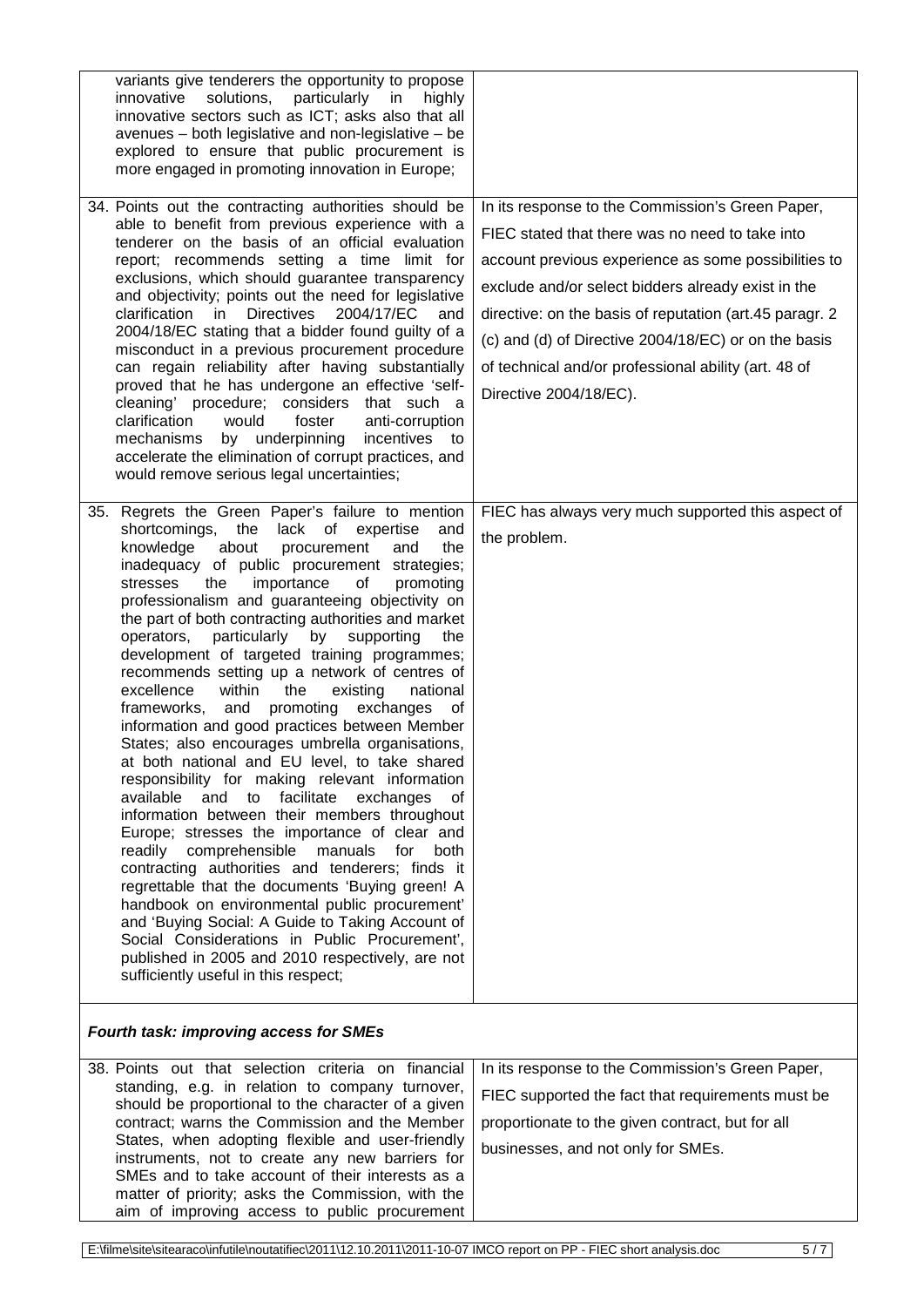| procedures and improving their transparency,<br>particularly for the benefit of smaller contracting<br>authorities and tenderers, to modernise the<br>Tenders Electronic Daily (TED) website to make it<br>more accessible by improving its appeal and user-<br>friendliness, with particular attention to search<br>criteria and the quality and detail of the summary<br>translations for each tender; recommends that<br>TED should offer an alert service for users, to<br>inform them when new tenders of interest are<br>published; |                                                                                                                                                                    |
|-------------------------------------------------------------------------------------------------------------------------------------------------------------------------------------------------------------------------------------------------------------------------------------------------------------------------------------------------------------------------------------------------------------------------------------------------------------------------------------------------------------------------------------------|--------------------------------------------------------------------------------------------------------------------------------------------------------------------|
| 39. Asks the Commission to secure the inclusion in<br>the Government Procurement Agreement of a<br>clause allowing the EU to give preference to<br>European producers, especially SMEs, in the<br>award of certain public procurement contracts,<br>along the lines of such clauses already applied by<br>other states parties to that agreement;                                                                                                                                                                                         | The wording of this paragraph seems to be very<br>dubious. Moreover, reciprocity is not a question of<br>protectionism but of fair rules on a level playing field. |
| 40. Asks the Commission to increase awareness of                                                                                                                                                                                                                                                                                                                                                                                                                                                                                          | Both this paragraph and the following promote                                                                                                                      |
| the importance of splitting contracts into lots, and<br>to consider the implementation of the 'apply or                                                                                                                                                                                                                                                                                                                                                                                                                                   | division of public contracts into lots as a way to                                                                                                                 |
| explain' principle, whereby rules on matters such<br>as division into lots must be complied with, or the<br>failure to comply explained;                                                                                                                                                                                                                                                                                                                                                                                                  | improve the access of SMEs to public procurement.                                                                                                                  |
|                                                                                                                                                                                                                                                                                                                                                                                                                                                                                                                                           | However, the IMCO Committee does not go as far as                                                                                                                  |
|                                                                                                                                                                                                                                                                                                                                                                                                                                                                                                                                           | requesting the mandatory division of contracts into                                                                                                                |
|                                                                                                                                                                                                                                                                                                                                                                                                                                                                                                                                           | lots.                                                                                                                                                              |
|                                                                                                                                                                                                                                                                                                                                                                                                                                                                                                                                           | This approach therefore remains in line with the FIEC                                                                                                              |
|                                                                                                                                                                                                                                                                                                                                                                                                                                                                                                                                           | position, which is to divide contracts into lots when                                                                                                              |
|                                                                                                                                                                                                                                                                                                                                                                                                                                                                                                                                           | technically and economically relevant/useful.                                                                                                                      |
| 42. Proposes that self-declarations be allowed where                                                                                                                                                                                                                                                                                                                                                                                                                                                                                      | In its response to the Commission's to the Green                                                                                                                   |
| feasible, and that original documents be requested                                                                                                                                                                                                                                                                                                                                                                                                                                                                                        | Paper, FIEC has supported the idea that only the                                                                                                                   |
| only from the shortlisted candidates or the<br>successful tenderer, whilst avoiding any delays or                                                                                                                                                                                                                                                                                                                                                                                                                                         | winning bidder be obliged to present the original                                                                                                                  |
| distortions<br>by<br>market<br>caused<br>incorrect<br>declarations; asks the Commission to promote the<br>option of an 'electronic procurement passport'                                                                                                                                                                                                                                                                                                                                                                                  | documents.                                                                                                                                                         |
| accepted by all Member States and proving that                                                                                                                                                                                                                                                                                                                                                                                                                                                                                            | However, questionable is what is exactly                                                                                                                           |
| the economic operator fulfils the conditions<br>required under EU legislation on public contracts;                                                                                                                                                                                                                                                                                                                                                                                                                                        | understood under "electronic procurement                                                                                                                           |
| underlines the point that a European pre-                                                                                                                                                                                                                                                                                                                                                                                                                                                                                                 | passport"!?                                                                                                                                                        |
| qualification system should be a helpful instrument<br>if it is kept simple, cheap and easily accessible for<br>SMEs;                                                                                                                                                                                                                                                                                                                                                                                                                     |                                                                                                                                                                    |
|                                                                                                                                                                                                                                                                                                                                                                                                                                                                                                                                           | In any case, FIEC is against a European pre-                                                                                                                       |
|                                                                                                                                                                                                                                                                                                                                                                                                                                                                                                                                           | qualification system, but advocates for the                                                                                                                        |
|                                                                                                                                                                                                                                                                                                                                                                                                                                                                                                                                           | mutual recognition of national certificates.                                                                                                                       |
| Fifth task: ensuring sound procedures and avoiding unfair advantages                                                                                                                                                                                                                                                                                                                                                                                                                                                                      |                                                                                                                                                                    |
| 47. Calls on the Commission to assess the problems<br>associated with exceptionally low bids and to                                                                                                                                                                                                                                                                                                                                                                                                                                       | FIEC welcomes that at least one reference is made                                                                                                                  |
| propose appropriate solutions; recommends that                                                                                                                                                                                                                                                                                                                                                                                                                                                                                            | to the problem of abnormally low tenders (ALTs); as                                                                                                                |
| contracting authorities provide, in the event of<br>abnormally low bids being received, for early and                                                                                                                                                                                                                                                                                                                                                                                                                                     | well as to the necessary consistency between EU                                                                                                                    |
| sufficient information to other bidders, in order to                                                                                                                                                                                                                                                                                                                                                                                                                                                                                      | external trade commitments and Member States                                                                                                                       |
| allow them to assess whether there is ground for                                                                                                                                                                                                                                                                                                                                                                                                                                                                                          | behaviour.                                                                                                                                                         |
| initiating a review procedure; asks for greater                                                                                                                                                                                                                                                                                                                                                                                                                                                                                           |                                                                                                                                                                    |